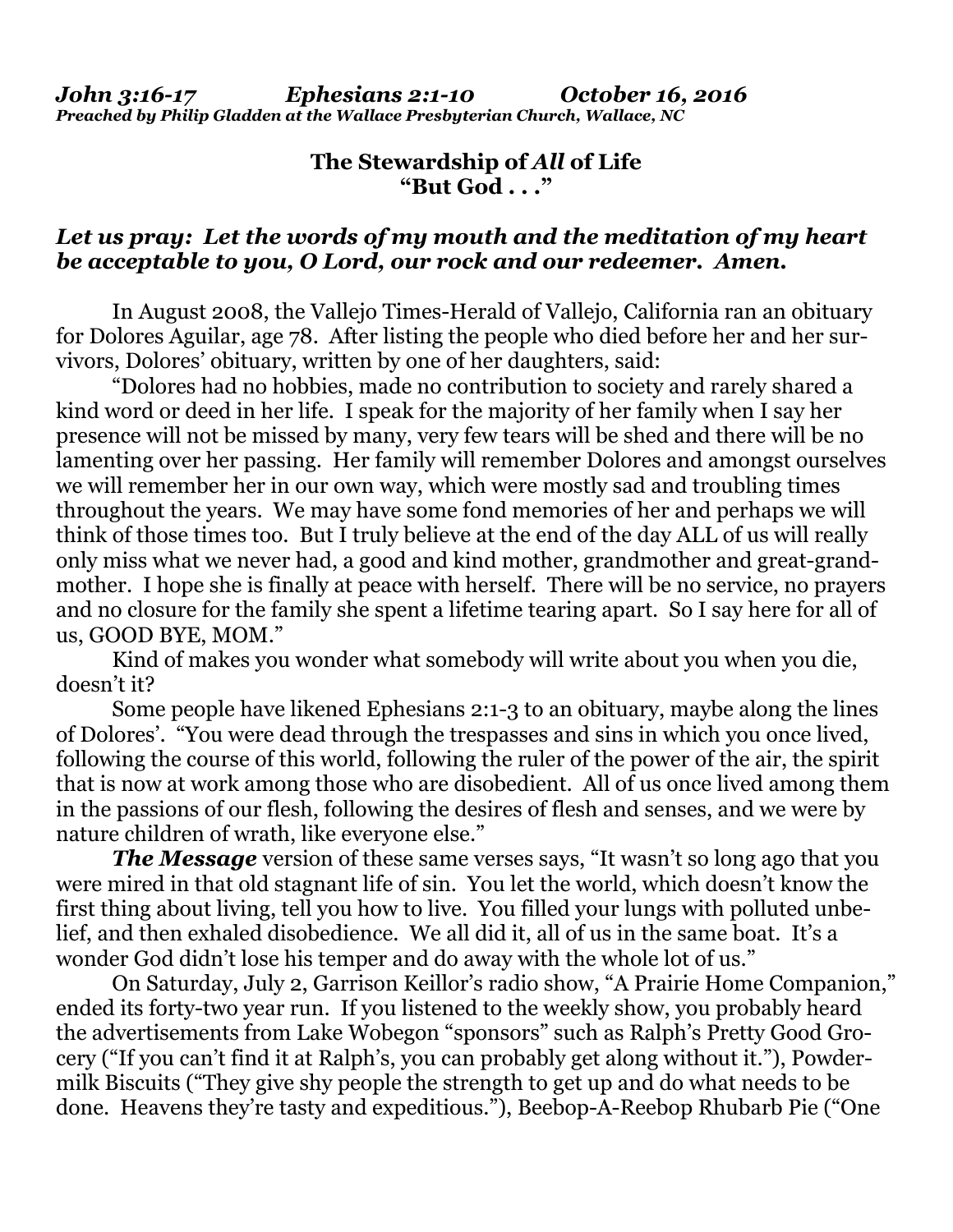little thing can revive a guy, And that it home-made rhubarb pie. Serve it up, nice and hot. Maybe things aren't as bad as you thought. Mama's little baby loves rhubarb, Beebopareebop Rhubarb Pie."), and Rent-a-Raptor ("Rid your home of mice, rabbits, squirrels, and pesky boyfriends.").

 Mournful Oatmeal was another sponsor, a take-off on Quaker Oats. It's the oatmeal for all year-round, not just when the weather is cold outside. Here are a couple of ads:

 "Mournful Oatmeal is the cereal that makes you realize you're not as smart as your mother told people you were. You may have a certificate on the wall but you know you could never pass that examination again. You may think that spring means new life and a fresh start but not necessarily for you, buster. Mournful Oatmeal. No matter where you go, there you are."

 "Mournful Oatmeal. It's the cereal that reminds you that you've never gotten what you really want, and that even if you did, you wouldn't like it. Mournful Oatmeal. It's almost like Calvinism in a box."

 That last line — "It's almost like Calvinism in a box." — is a sad caricature of us Presbyterians with a theology that begins stresses our tendency as human beings to sin. In fact, it's not just a tendency, it's our nature — not our created nature, but our fallen nature. It's not that we just don't get it right from time to time. It's not that we commit certain individual sins or discrete acts of disobedience occasionally. Instead, we live in Sin, with a capital S. Or, as the Good News Translation puts it, "In the past you were spiritually dead because of your disobedience and sins. In our natural condition we, like everyone else, were destined to suffer God's anger."

As they say, I've got some bad news and some good news.

 You just heard the bad news — apart from God, living for ourselves, we are dead in in our sins, we are the walking dead. Most of us don't want to hear the bad news, much less own up to it. However, if the doctor doesn't make an accurate diagnosis, she won't be able offer a cure.

 Now for the good news, and it starts with one little three-letter word, "but . . ." Actually, in the Greek it's just a little two-letter word, δέ (deh), a conjunction that means the same thing in Greek and English — "to the contrary," used to introduce something contrasting with what has already been mentioned.

 Paul began with the bad news of our obituary describing a life apart from God, but that's not the final word. The good news begins, "But God . . ." One writer has called "But God . . ." a great two word summary of the gospel and says,

\* We were dead in sin, *but God* made us alive.

\* We were sunk in the pit of depravity, *but God* raised us up.

\* We were headed for hell, *but God* seated us in the heavenly realms.

 \* We were being ruined by Satan, *but God* turned us into a masterpiece of goodness.

 \* We are still inclined toward all evil if left to ourselves, *but God* won't leave us to ourselves.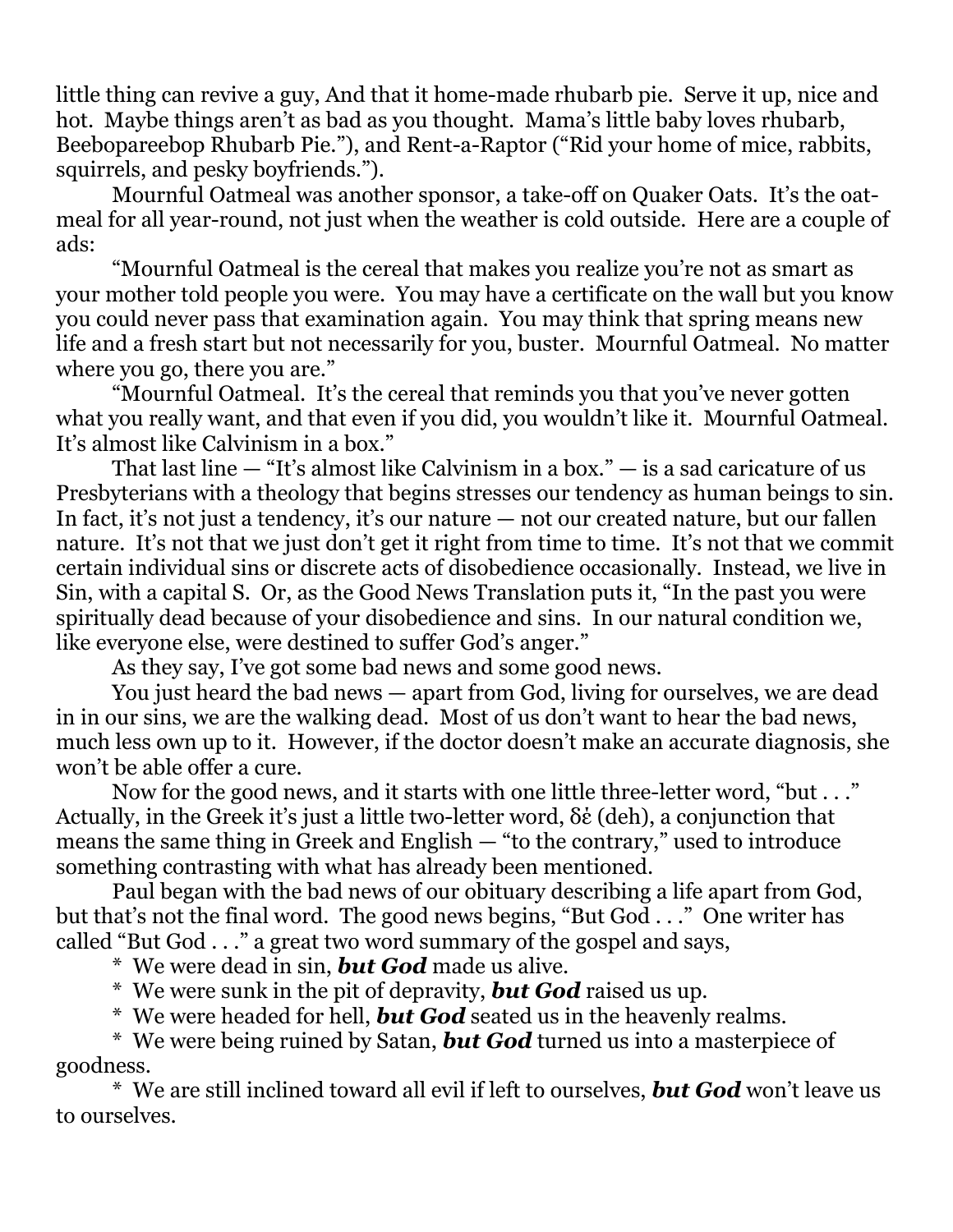\* We were dead; note the past tense. *But God* has made us alive.1

 "But God" is a two-word summary of Ephesians 2:8 — "For by grace you have been saved through faith, and this is not your own doing; it is the gift of God." In other words, the good news is what Eugene Peterson says in the margin quote on the front of today's bulletin: "glory does not consist in what we do for God but in what God does for us." And, my oh my, what God has done for us!

 The story is told about a debate between Martin Luther, the great leader of the Protestant Reformation, and Desiderius Erasmus, a Dutch humanist and theologian, about God rescuing us from sin and death. Erasmus likened God's rescue to a mother helping her baby learn to walk. The mother holds the baby's hand, helps the baby get balanced, lets the baby take a few wobbly steps, and catches the baby when she falls. Luther strongly disagreed with Erasmus. No, Luther said, we were like a caterpillar surrounded by a ring of fire. God reached down and plucked the helpless creature from a certain death.<sup>2</sup>

 One minister has said "it is our duty as preachers to take people through the depths so that they can sing on the heights. Don't ever leave them down there. Make sure they can sing, 'Amazing Grace,' by the time you say 'Amen.'" And so, in a few minutes we're going to sing, "Amazing grace, how sweet the sound, that saved a wretch like me. I once was lost, but now am found; was blind, but now I see." There's that little word again — "but" — a complete change from before, not because of anything we have done for God ("not the result of works, so that no one may boast") but because God has done everything for us in Jesus Christ.

God's amazing grace has come to us in Jesus Christ because

- \* God is rich in mercy.
- \* God loved the world so much that he gave us his only Son.
- \* God loved us even while we were still sinners, even while we were his enemies.
- \* God is rich in grace and kindness toward us in Christ Jesus.

 Here's another picture to help us appreciate God's amazing grace in our lives — a needy beggar stretching out his hand to receive a gift. That's wonderful enough, but imagine the beggar not even asking for the gift, not even knowing that he needs the gift. That's what the gift of God's grace is like for you and me.

 But there's more to the story: the beggar becomes a doer . . . not that we do anything to *get* God's grace in Jesus Christ, to *earn* God's grace in Jesus Christ, to *de***serve** God's grace in Jesus Christ. However, there is a final verse in today's epistle lesson that says, "For we are what God has made us, created in Christ Jesus for good works, which God prepared beforehand to be our way of life." In other words, what are we going to do with God's gift of grace?

 If someone ever describes you as "peripatetic," don't be offended! It's not a word you hear used very often, but it simply means somebody who travels from place to place, especially to do certain work, maybe on a temporary basis. The Duke Progress Energy folks in our area this week could be called "peripatetic linemen." Traveling nurses are "peripatetic."